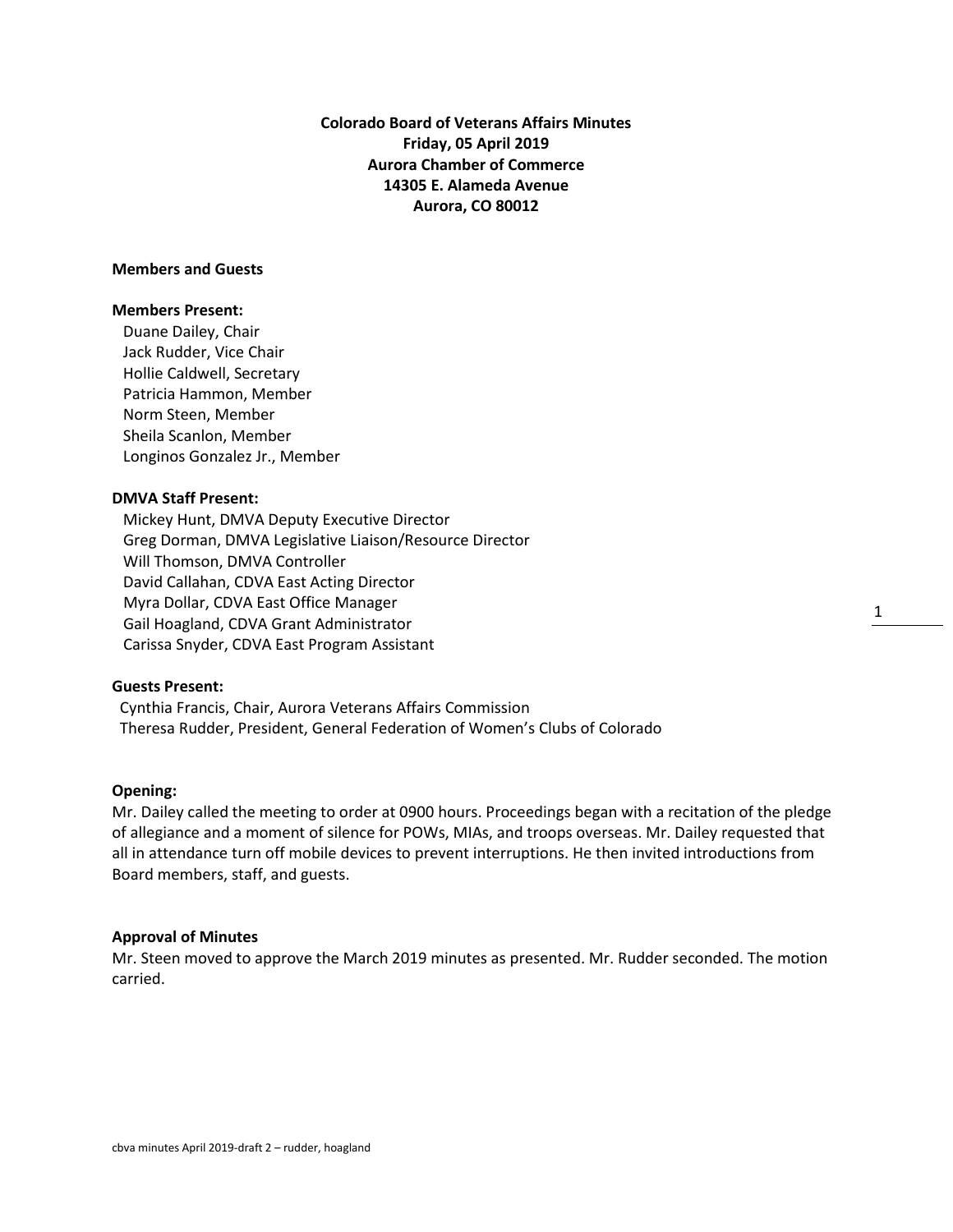#### **Attendee Comments**

Ms. Francis advised the Board of the purpose of the Aurora Veterans Affairs Commission, which is to advise the city council regarding issues and concerns relating to veterans, make recommendations, and to serve as a source of information to veterans about resources and services. The commissioners also liaise with state veterans organizations. Veteran homelessness and employment are priorities for the commission. A veterans job fair will be held in April and an Aurora Stand Down is being planned for October 2019.

Mr. Thomson addressed the Board in response the concerns over grant payment discussed at the March meeting. He reviewed the process steps employed when a grantee submits a request for reimbursement. The grant administrator audits each request and any corrections, clarifications, or requests for documentation are made at that time. Once the request is complete, it is referred to Accounting. It is audited again by Accounting staff before payment is processed. Grant payments comprise approximately 15-20 percent of the department's payables. He confirmed that the late payments discussed in March were the result of a staff shortage. Accounting intends to provide more cross training among staff to help prevent such difficulties. Mr. Dailey asked what grantees can do to help expedite the process. Mr. Thomson advised that grantees ensure that their requests are complete and thoroughly documented and that the supporting documentation is legible.

## **Veterans Trust Fund 2019-2020**

Mr. Daily prefaced the VTF discussion and vote with a review of the Board's grant procedures. To date an appointed subcommittee reviews the applications as a group and makes recommendations to the full Board prior to the April meeting. The Board has those recommendations to consider but each application is evaluated and voted on at the April meeting.

Ms. Scanlon requested clarification on who makes the final decisions on grant award. Ms. Hoagland said that the Board vote is the final decision for the Veterans Trust Fund Grant, and that the Adjutant General is the final adjudicator for the Veteran Assistance Grant.

Mr. Steen asked how much money will be available for the Veterans Trust Fund Grant. Ms. Hoagland said current estimates range from \$829,000.00-\$871,000.00. In addition to the grants given to the veterans service organizations, there is a request for \$14,000.00 for Board travel per the strategic plan and a request for \$50,000.00 for DVA East to support the census project. Mr. Hunt said that funds not allocated can be used at the Veterans Memorial Cemetery or at either branch of DVA.

Mr. Dailey opened deliberations, stating that the applications would be considered in numerical order. He reminded Board members to recuse themselves from discussion and vote as necessary per the conflict of interest necessary.

## **VT 20-01, American Legion Post 9, La Junta**

Composite score: 89.8 Requesting: \$18,000.00 for medical transportation Subcommittee recommendation: Fund at \$18,000.00 Discussion: Dr. Caldwell moved that this application be funded in full. Ms. Scanlon seconded. Vote: Unanimous, the motion carried. **Decision: Fund in full at \$18,000.00**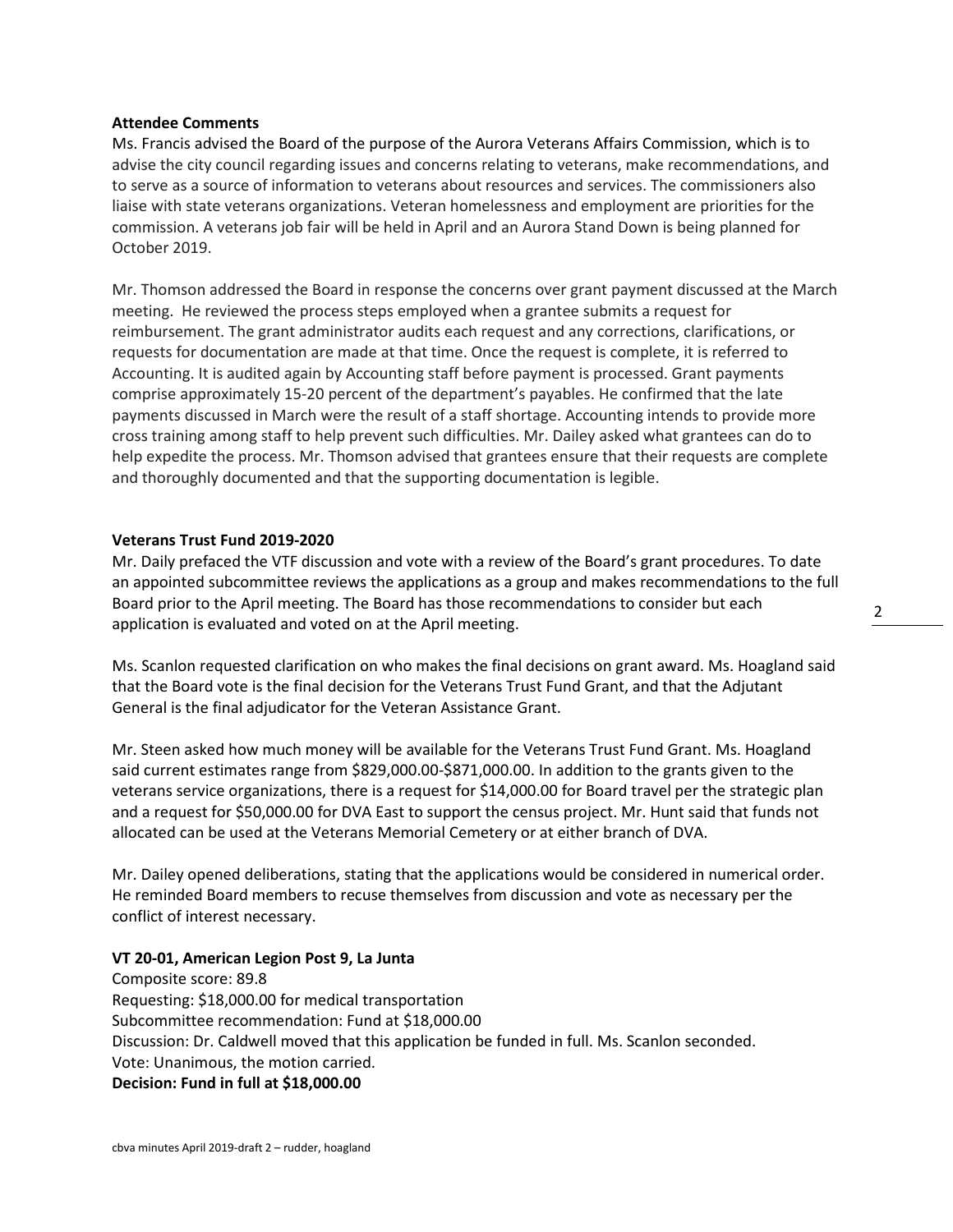## **VT 20-02, VFW 8661, Conifer**

Composite score: 79.8 Requesting: \$8,400.00 for medical transportation and veterans assistance Subcommittee recommendation: Fund at \$8,400.00 Discussion: Dr. Caldwell moved that this application be funded in full. Ms. Hammon seconded. Vote: Unanimous, the motion carried. **Decision: Fund in full at \$8,400.00**

## **VT 20-03, American Legion Post 62, Craig**

Composite score: 69.4 Requesting: \$8,000.00 for medical transportation and veterans assistance Subcommittee recommendation: Fund at \$8,000.00 Discussion: Mr. Steen moved that this application be funded in full. Ms. Hammon seconded. Ms. Hammon said that funding medical transportation in this region could overlap with funding requests in application 20-05 and 20-15. Ms. Hoagland said the subcommittee discussed this possibility. Transportation for veterans from multiple location can be unmanageable due to varying appointment times and routes required by weather conditions. Vote: Unanimous, the motion carried. **Decision: Fund in full at \$8,000.00**

#### **VT 20-04, American Legion Post 88, Hot Sulphur Springs**

Mr. Dailey recused himself and left the room.

Composite score: 81.4

Requesting: \$30,200.00 for medical transportation and veterans assistance

Subcommittee recommendation: Fund at \$30,200.00

Discussion: Dr. Caldwell moved that this application be funded in full. Mr. Steen seconded. Ms. Scanlon asked about the line item for vision care, saying that optical services are available at the Rocky Mountain Region medical center. Ms. Hammon said that those services are only available to veterans who have specific service connected disabilities. She said there are no optical services available through Community Care in Grand County. Ms. Hoagland said that the grantee also assists veterans who are not enrolled in VA health care. She said that veterans who can receive services through VHA would already be excluded from receiving services paid for by VTF funds as that would be a duplication. Ms. Scanlon said the line item amounts were not well justified. Ms. Hoagland said that VTF does not require a rigid budget, so if the full amount budgeted for a line item exceeds the demand, the grantee can use the funds to support other line items.

Vote: The motion carried with Ms. Scanlon dissenting **Decision: Fund in full at \$30,200.00**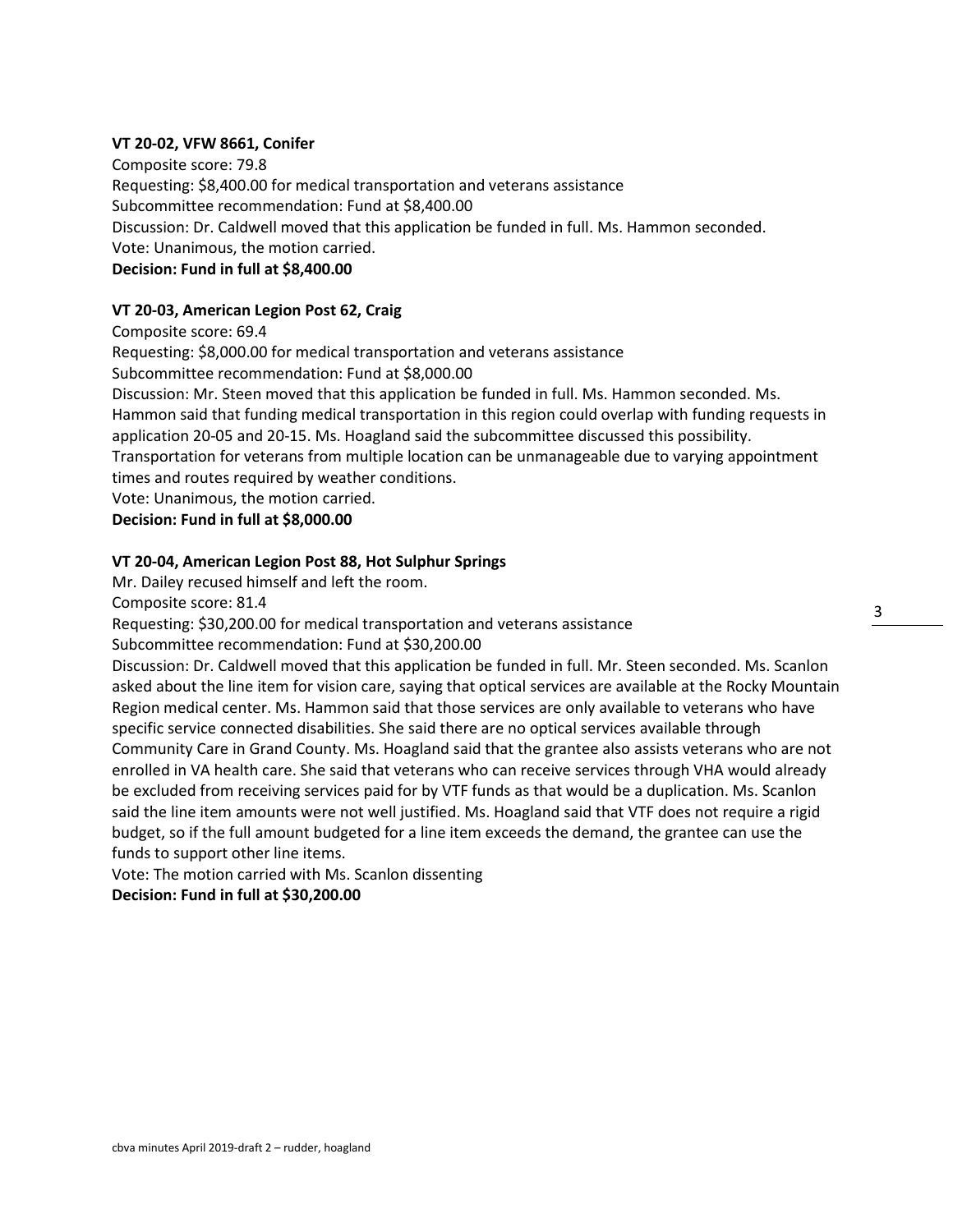## **VT 20-05, American Legion Post 44, Steamboat Springs**

Composite score: 84.1

Requesting: \$5,700.00 for medical transportation and veterans assistance Subcommittee recommendation: Fund at \$4,500.00

Discussion: Mr. Rudder moved to fund this application at \$4,500.00. Dr. Caldwell seconded. Ms. Scanlon asked why the subcommittee recommended funding the application in the amount of the current award. Mr. Rudder said the grantee has a history of compliance problems. Dr. Caldwell said the grantee may not spend the award this year and an increased award was not justified. Ms. Scanlon moved to amend the motion to fund at \$5,000.00. Mr. Gonzalez seconded. Dr. Caldwell said a grantee failing to spend their award can waste funds that could have been allocated elsewhere.

Votes: The vote to amend the motion failed. The motion carried with Mr. Steen dissenting.

# **Decision: Fund in part at \$4,500.00**

# **VT 20-06, VFW Post 12063, Westcliffe**

Requesting: \$83,500.00 for veterans assistance

Subcommittee recommendation: Fund at \$60,000.00

Discussion: Mr. Gonzalez moved to fund this application at \$62,500.00. Dr. Caldwell seconded. Mr. Steen said that \$70,750.00 was justified in the application and he would support higher funding. Ms. Hammon said that Custer County has a high poverty rate and a proportionately large veteran population. She moved to amend the motion to fund the application at \$70,000.00. Ms. Scanlon seconded. Mr. Gonzalez withdrew the motion and Ms. Hammon moved to fund the application at \$70,750.00. Dr. Caldwell seconded.

Vote: Unanimous, the motion carried.

**Decision: Fund in part at \$70,750.00**

# **VT 20-07, DAV Chapter 44, Cortez**

Composite score: 64.9

Requesting: \$66,926.00 for medical transportation, veterans assistance, van purchase Subcommittee recommendation: Fund at \$55,000.00

Discussion: Mr. Steen moved to fund this application at \$55,000.00. Dr. Caldwell seconded. Ms. Hammon said the grantee has had problems with compliance and performance. Dr. Caldwell said the number of unduplicated veterans was small in proportion to the total number of veterans served. Mr. Steen said the application requested an 11 percent increase but was planning to serve a smaller number of veterans. The van purchase request was not eligible for consideration because the required bid sheet was not submitted.

Vote: Unanimous, the motion carried. **Decision: Fund in part at \$55,000.00**

# **VT 20-08, VFW of Colorado, Lakewood**

Composite score: 80 Requesting: \$50,000.00 for veterans assistance Subcommittee recommendation: Fund at \$50,000.00 Discussion: Mr. Rudder moved to fund this application in full. Mr. Gonzalez seconded. Vote: Unanimous, the motion carried. **Decision: Fund in full at \$50,000.00**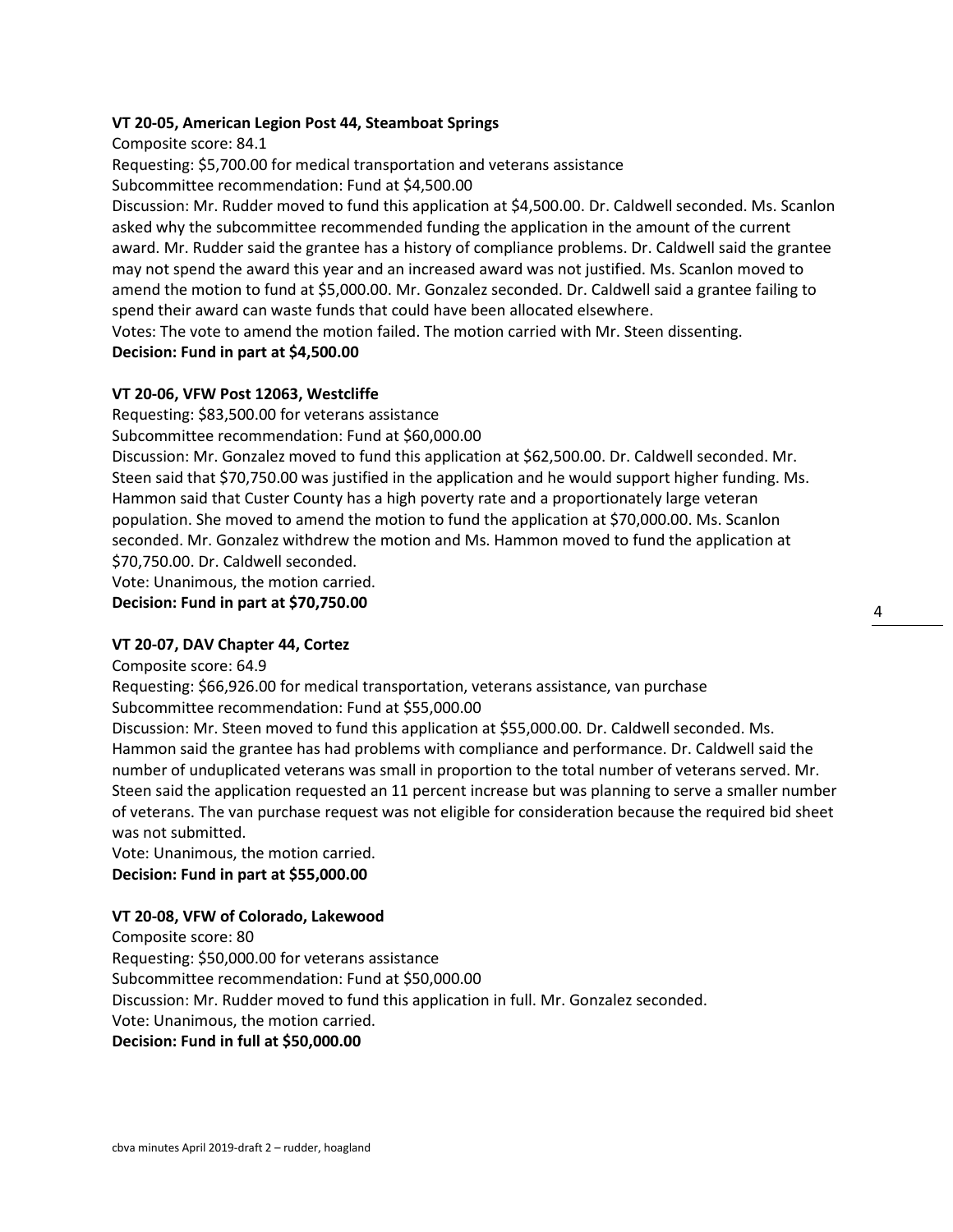## **VT 20-09, American Legion Post 103, Littleton**

Composite score: 78 Requesting: \$37,500.00 for veterans assistance Subcommittee recommendation: Fund at \$37,500.00 Discussion: Ms. Hammon moved to fund this application in full. Ms. Scanlon seconded. Vote: Unanimous, the motion carried. **Decision: Fund in full at \$37,500.00**

## **VT 20-10, VFW Post 4171, Golden**

Composite score: 66.3 Requesting: \$15,000.00 for veterans assistance Subcommittee recommendation: Fund at \$15,000.00 Discussion: Dr. Caldwell moved to fund this application in full. Mr. Steen seconded. Ms. Hammon said she would have liked to see a more detailed application from this grantee. Ms. Hoagland said she will counsel them prior to the next application cycle. Vote: Unanimous, the motion carried.

**Decision: Fund in full at \$15,000.00**

## **VT 20-11, DAV Chapter 48, Durango**

Composite score: 87.3

Requesting: \$110,331.00 for medical transportation, veterans assistance, van purchase Subcommittee recommendation: Fund at \$94,000.00

Discussion: Ms. Hammon moved to fund this application at \$94,000.00. Dr. Caldwell seconded. The van purchase request was not eligible for consideration because the required bid sheet was not submitted. Vote: Unanimous, the motion carried.

#### **Decision: Fund in part at \$94,000.00**

#### **VT 20-12, American Legion Post 1980, Woodland Park**

Composite score: 68.3

Requesting: \$18,000.00 for veterans assistance

Subcommittee recommendation: Fund at \$15,000.00

Discussion: Dr. Caldwell moved to fund this application at \$15,000.00. Mr. Rudder seconded. Ms. Hammon said the application had a low number of veterans service. Ms. Scanlon said the application lacked detail. Mr. Dailey said the grantee has had problems with compliance and spending and asked if a site visit had been performed. Ms. Hoagland said that it had and the grantee has improved but the grantee continues to struggle. Spending has been slow, outreach is poor and the program has a complex access process. The current grant agreement was modified to return \$5,000.00 of the allocation but the grantee still may not expend. Dr. Cadlwell withdrew the motion. Ms. Hammon moved to fund this application at \$12,000.00 based on the grantee's current spending. Mr. Gonzalez seconded. Vote: Unanimous, the motion carried.

#### **Decision: Fund in part at \$12,000.00**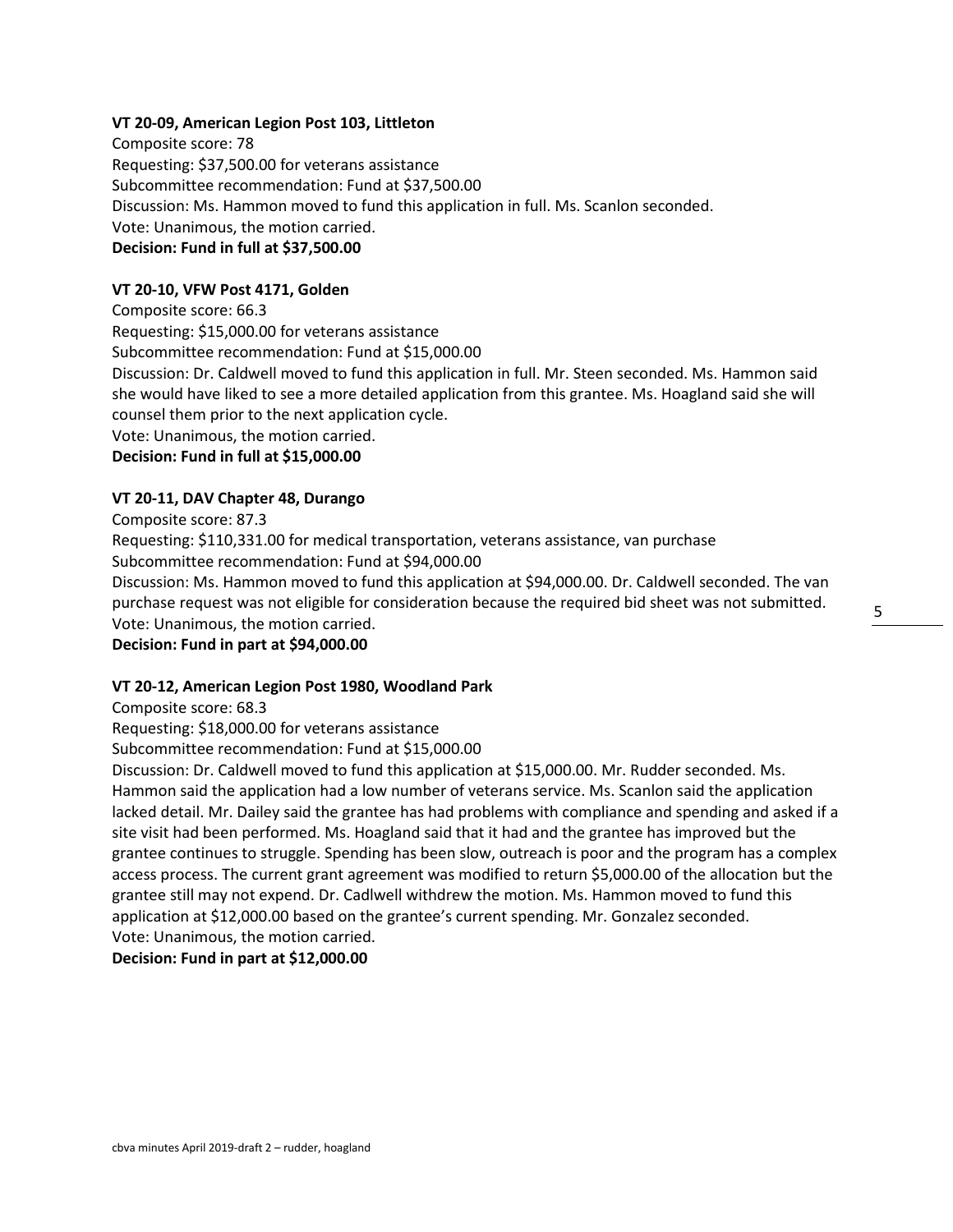## **VT 20-13, American Legion Post 16, Huerfano**

Composite score: 83.3 Requesting: \$10,000.00 for veterans assistance Subcommittee recommendation: Fund at \$10,000.00 Discussion: Mr. Rudder moved to fund this application in full. Ms. Hammon seconded. Vote: Unanimous, the motion carried. **Decision: Fund in full at \$10,000.00**

#### **VT 20-14, VFW Post 5431, Cortez**

Composite score: 79.3 Requesting: \$40,000.00 for veterans assistance Subcommittee recommendation: Fund at \$25,000.00 Discussion: Mr. Gonzalez moved to fund this application in full. Ms. Hammon said the increase was possibly too large for the grantee to absorb in one year. Ms. Scanlon said the application justified the amount requested. Dr. Caldwell said the grantee has good partnerships but the increase from \$4,000.00 to \$40,000.00 was outsized for one grant cycle. The motion failed with no second. Ms. Hammon moved to fund the application in the amount of \$25,000.00. Dr. Caldwell seconded. Vote: Unanimous, the motion carried. **Decision: Fund in part at \$25,000.00**

#### **VT 20-15, VFW Post 5743, Meeker**

Composite score: 79.1

Requesting: \$9,000.00 for medical transportation

Subcommittee recommendation: Fund at \$6,000.00

Discussion: Dr. Caldwell moved to fund this application at \$6,000.00. Mr. Gonzalez seconded. Ms. Hammon said that additional funds could help expand the reach of the program in an area that requires extensive and sometimes difficult travel. Ms. Scanlon said the numbers of unduplicated veterans served are high. She said she would support full funding. Mr. Gonzalez agreed and withdrew his second. The motion failed with no second. Ms. Scanlon moved to fund this application in full. Ms. Hammon seconded.

Vote: The motion carried with Mr. Dailey and Dr. Caldwell dissenting.

## **Decision: Fund in part at \$9,000.00**

#### **VT 20-16, American Legion Post 22, Northglenn**

Composite score: 65.1

Requesting: \$25,000.00 for veterans assistance

Subcommittee recommendation: Fund at \$16,000.00

Discussion: Mr. Rudder moved to fund this application at \$16,000.00. Dr. Caldwell seconded. Mr. Gonzalez asked about the grantee's problems with compliance. Ms. Hoagland said a new grant administrator has been appointed and compliance has improved.

Vote: The motion carried with Mr. Gonzalez dissenting.

# **Decision: Fund in part at \$16,000.00**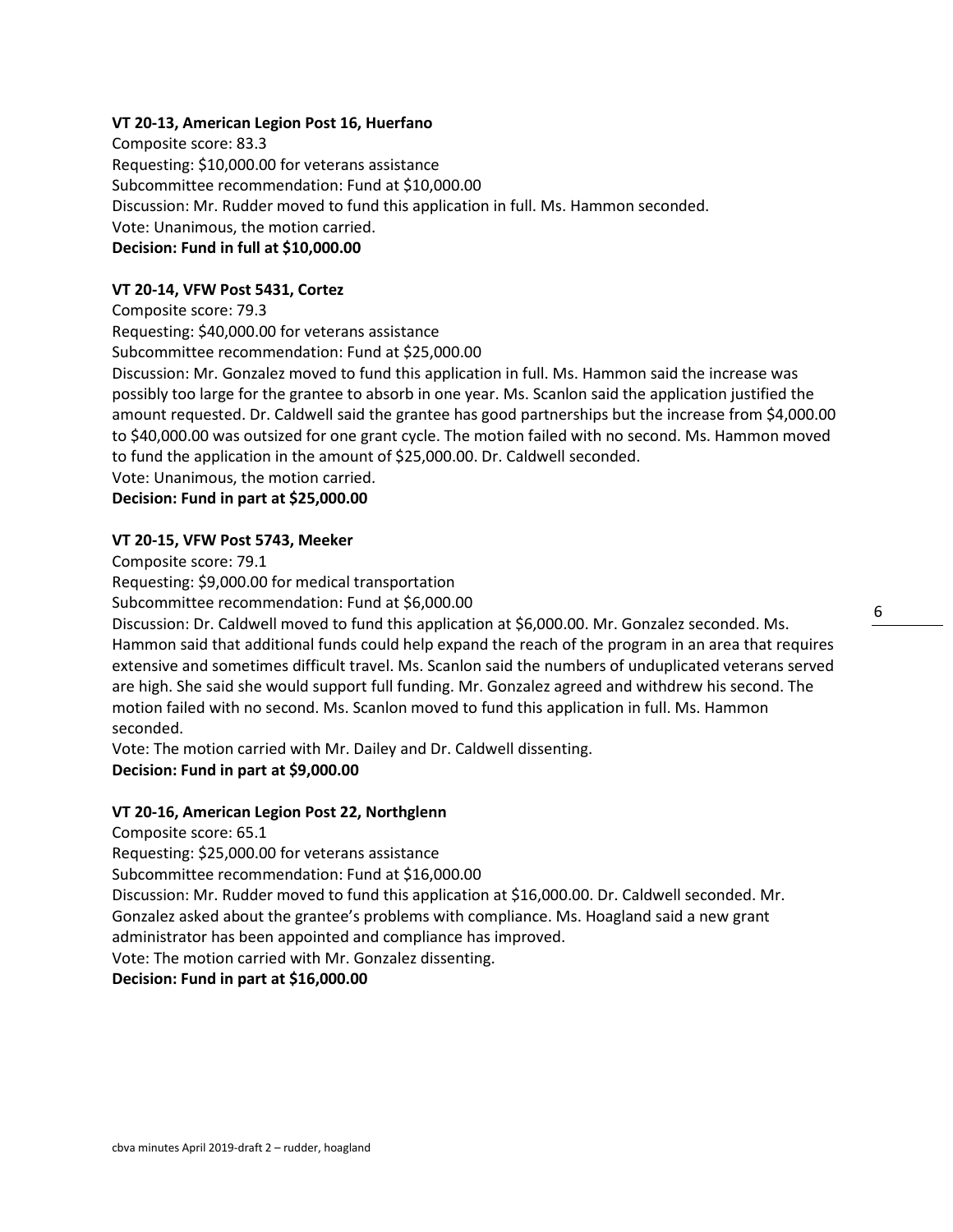## **VT 20-17, VFW Post 2461, South Denver**

Composite score: 70.0 Requesting: \$40,000.00 for veterans assistance and local Stand Down Subcommittee recommendation: Fund at \$40,000.00 Discussion: Mr. Rudder moved to fund this application at \$40,000.00. Mr. Steen seconded. Ms. Hammon said the amount for assistance could be excessive for a new applicant that is also assisting with a new event. Ms. Caldwell agreed that the budget for housing assistance was high. Mr. Rudder withdrew his motion. Mr. Steen moved to fund this application ay \$20,000.00. Ms. Hammon seconded. Vote: The motion carried with Mr. Dailey dissenting. **Decision: Fund in part at \$20,000.00**

#### **VT 20-18, American Legion Post 9-11, Palmer Lake**

Composite score: 80.3 Requesting: \$5,000.00 for veterans assistance Subcommittee recommendation: Fund at \$5,000.00 Discussion: Mr. Rudder moved to fund this application at \$5,000.00. Ms. Scanlon seconded. Vote: Unanimous, the motion carried **Decision: Fund in full at \$5,000.00**

## **VT 20-19, VFW Post 1, Denver**

Composite score: 74.3 Requesting: \$12,000.00 for veterans assistance Subcommittee recommendation: Fund at \$8,000.00 Discussion: Dr. Caldwell moved to fund this application at \$8,000.00. Mr. Rudder seconded. Mr. Rudder reiterated the concern voiced in subcommittee that the assistance program was available to the post's membership without outreach to the surrounding veteran community. Mr. Dailey objected to the line item of Operation Independence, which in practice appears to serve only one post member. Vote: Unanimous, the motion carried **Decision: Fund in part at \$8,000.00**

## **VT 20-20, American Legion Post 32, Longmont**

Composite score: 68.9 Requesting: \$30,000.00 for medical transportation and veterans assistance Subcommittee recommendation: Fund at \$17,000.00 Discussion: Dr. Caldwell moved to fund this application at \$5,000.00. Mr. Rudder seconded. Ms. Hammon asked about the grantee's compliance and spending problems. Ms. Hoagland said the grantee will not expend this year's grant award. The original allocation was modified down to \$41,440.00 and current projections indicate the grantee will expend approximately \$18,000.00. Dr. Caldwell withdrew the motion. Ms. Hammon moved to fund this application at \$20,000.00. Mr. Gonzalez seconded. Vote: Unanimous, the motion carried **Decision: Fund in part at \$20,000.00**

7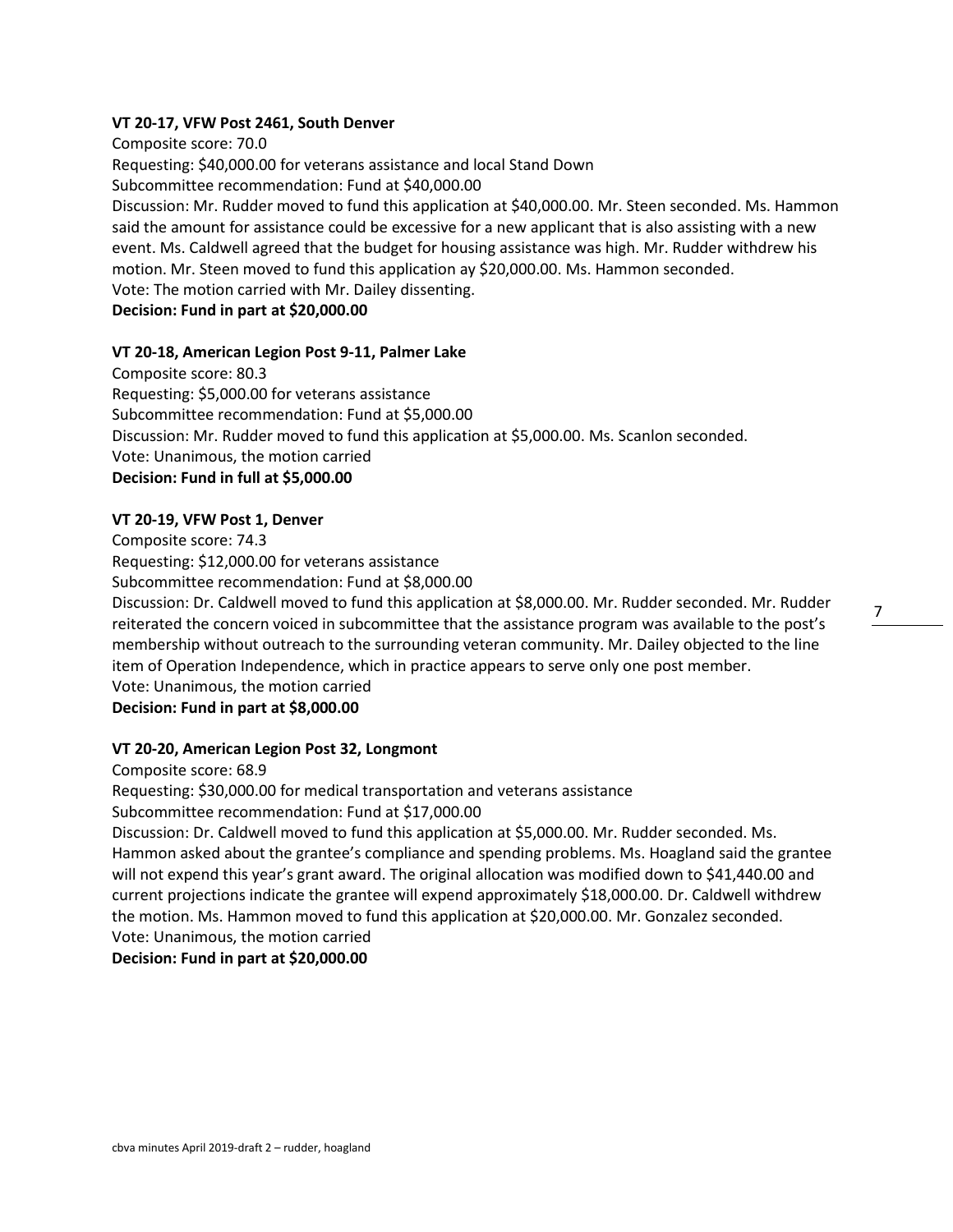# **SVCLC Applications**

## **VT 20-21, Homelake**

 Request**:** \$29,537.60 for recliners for resident rooms Action: Dr. Caldwell moved to fund this application. Ms. Hammon seconded. Vote: Unanimous, the motion carried **Funding: \$29,537.60**

# **VT 20-22, Rifle**

 Request**:** \$24,400.00 for repair/restoration of picnic area, gardens, patio Action: Ms. Hammon moved to fund this application. Mr. Steen seconded. Vote: Unanimous, the motion carried **Funding: \$24,400.00**

# **VT 20-23, McCandless**

Request: \$23,500.00 for Scandent system for residents' property Action: Ms. Hammon moved to fund this application. Mr. Steen seconded. Vote: Unanimous, the motion carried **Funding: \$23,500.00**

## **VT 20-24, FitzSimons**

Request: \$24,752.00 to replace furniture in common areas Action: Dr. Caldwell moved to fund this application. Mr. Gonzalez seconded. Vote: Unanimous, the motion carried **Funding: \$24,752.00**

## **VT 20-25, Spanish Peaks**

Request: \$60,182.00 for a van for resident transportation Action: Ms. Hammon moved to fund this application. Dr. Caldwell seconded. Vote: Unanimous, the motion carried **Funding: \$60,182.00**

*The Board recessed at 12:25 p.m. and resumed labor at 12:35 p.m.*

#### **Reports**

Mr. Callahan provided a report from Mr. Hunt. Richard Tremaine has been appointed director of CDVA East and will assume his position on 15 April. The Woman Veteran license plate bill has is now out of committee. The grand opening of the Western Region One Source will be held on 09 May. In his report, he introduced Myra Dollar, Office Manager for CDVA East. She is conducting interviews to fill the vacant administrative assistant position at CDVA East. CDVA East is piloting an internship program through Metropolitan State University and the initial intern assignment will be in Grants. The department is still determining the most effective way to fill and assign the forthcoming position of State Women Veteran Coordinator. The possibilities are to add a new full-time employee, to add the assignment to an existing job description, or to reclassify an existing position within CDVA.

Mr. Dailey referred the Board to Ms. Igelsias' written report for updates from CDVA West and to Mr. Robinson's report for information on SVCLCs and the Veterans Monument Trust.